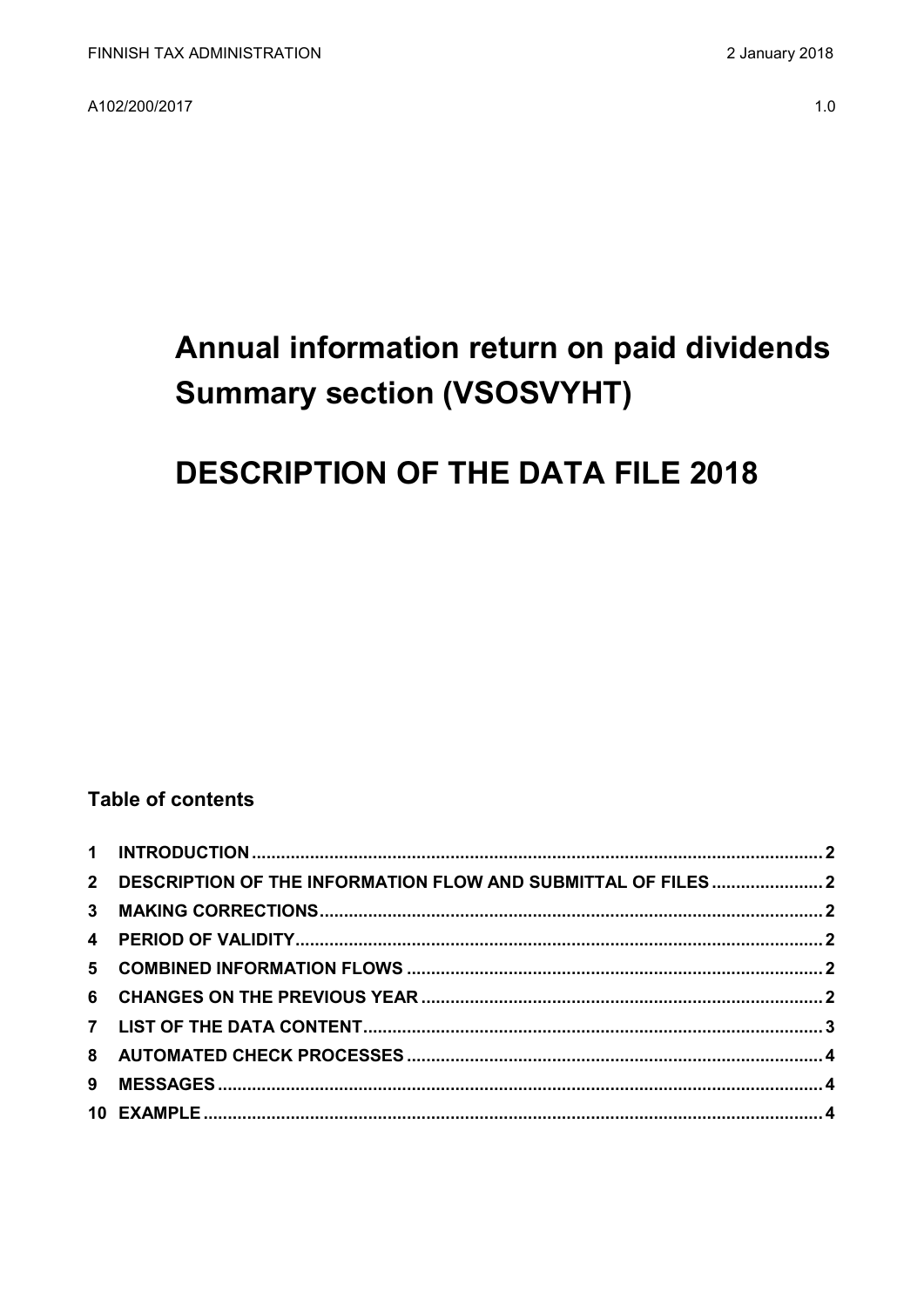## **Version history**

| <b>Date</b> | <b>Version</b> | <b>Description</b>                                                          |
|-------------|----------------|-----------------------------------------------------------------------------|
| 2.1.2018    | 1.0            | First release concerning the 2018 taxable year.                             |
| 14.11.2018  |                | The due date was corrected to 4 February 2019 (previous version had 5 Feb). |

#### <span id="page-1-0"></span>**1 INTRODUCTION**

This guidance explains the structure of the required inbound file and the check procedures that follow. For more information, see tax.fi > About us > Information and material on taxation > IT developers > e-Filing guidance > Electronic filing of information returns General description.

#### <span id="page-1-1"></span>**2 DESCRIPTION OF THE INFORMATION FLOW AND SUBMITTAL OF FILES**

**Starting 2014**, the filing of the return concerns the beneficiary's dividends for the tax year that are ready for payment to him or her even in cases where actual payment is not yet made.

For more information and instructions, go to the 'Annual Information Returns' pages of the Website, > Forms > Annual information.

For more information on how filers must identify themselves electronically, on the requirements on Katso ID and Katso Role, and on the information flow's check routine for authorizations, click [here.](https://www.ilmoitin.fi/webtamo/sivut/IlmoituslajiRoolit?kieli=en&tv=VSOSVYHT)

#### <span id="page-1-2"></span>**3 MAKING CORRECTIONS**

For more information, see tax.fi > About us > Information and material on taxation > IT developers > e-Filing guidance > Making corrections to e-filed submittals of information returns.

#### <span id="page-1-3"></span>**4 PERIOD OF VALIDITY**

This specification sets out the requirements of file formatting that come into force 25 January 2018 and continue to be in force until a new version of this specification is released.

Due date of Employer Payroll Report filing is 4 February 2019.

#### <span id="page-1-4"></span>**5 COMBINED INFORMATION FLOWS**

You may send us the following flows in the same computer file as you are sending your VSOSVYHT flow:

VSOSERIE

#### <span id="page-1-5"></span>**6 CHANGES ON THE PREVIOUS YEAR**

| <b>Version</b> | <b>Data Name</b>  | Data element    | <b>Description</b> |
|----------------|-------------------|-----------------|--------------------|
|                | -18/058<br>$15-1$ | Year of payment | Year changed       |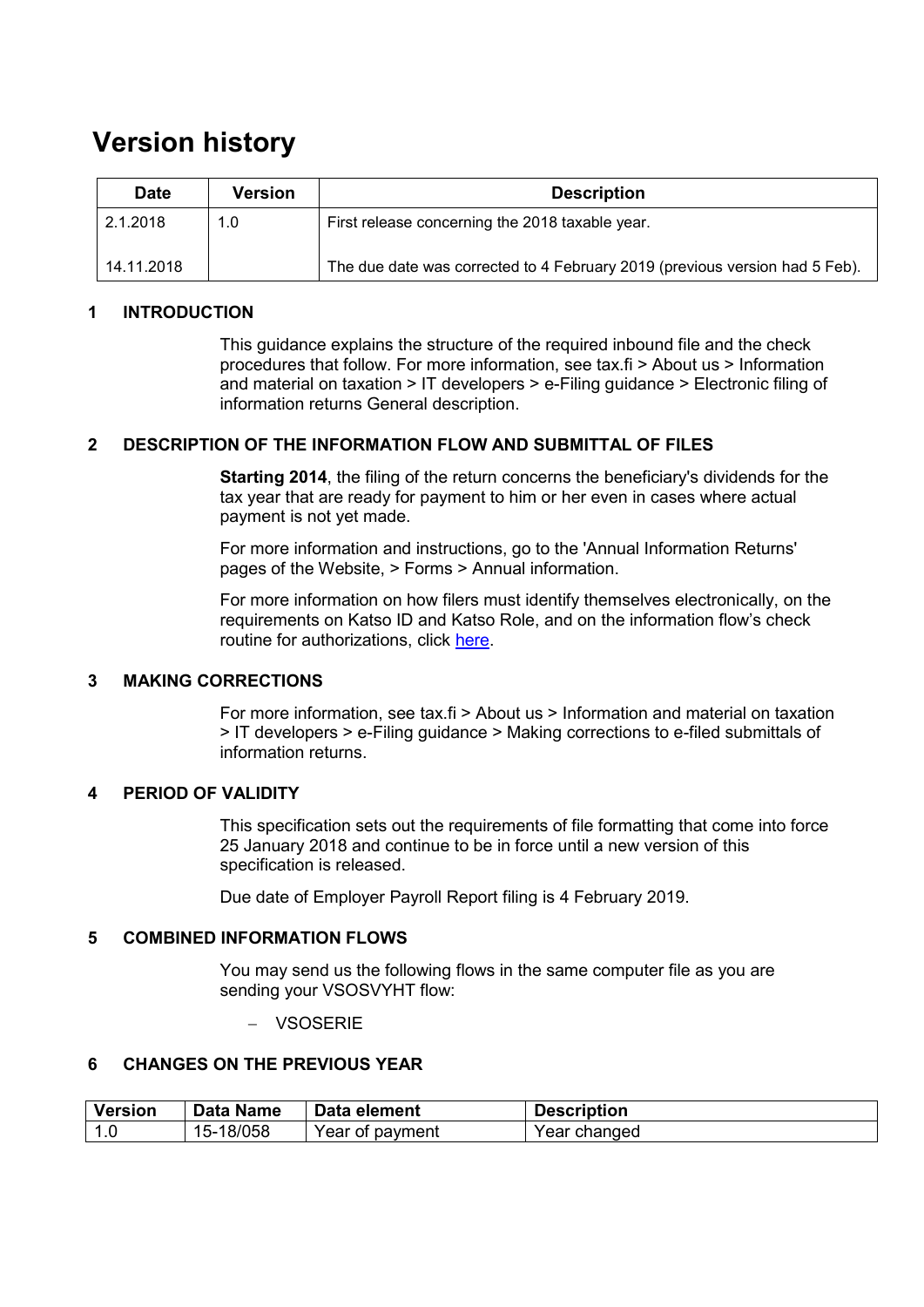#### <span id="page-2-0"></span>**7 LIST OF THE DATA CONTENT**

| P<br>Τ<br>$1 - 8$<br>000<br>10<br>082<br>V |        | File identifier                                                                                                                                                                                          |                                      | values:         |
|--------------------------------------------|--------|----------------------------------------------------------------------------------------------------------------------------------------------------------------------------------------------------------|--------------------------------------|-----------------|
|                                            |        |                                                                                                                                                                                                          | AN <sub>8</sub>                      | <b>VSOSVYHT</b> |
|                                            |        | Deletion                                                                                                                                                                                                 | A1                                   | D               |
| T<br>$12 - 13$<br>084<br>P                 | $\ast$ | Type of Payment<br>$01 = Dividends$<br>04 = Distribution of retained earnings, taxable as<br>dividends<br>(03 = Fully taxable dividends from a REIT company;<br>only applicable to REIT)                 | N <sub>2</sub>                       | 01,03,04,       |
| P<br>$15 - 18$<br>Т<br>058                 | $\ast$ | Year of payment<br>The calendar year when the dividends are available<br>for cash payment to the beneficiary. For more<br>information, see section 2 and the guidance for<br>completing the return form. | <b>VVVV</b>                          | 2018            |
| ${\sf P}$<br>20-32<br>T<br>010             |        | Business ID of the distributing company                                                                                                                                                                  | <b>YTUNNUS</b>                       |                 |
| T<br>36-39<br>107<br>P                     | $\ast$ | The tax year for which the dividends were distributed                                                                                                                                                    | <b>VVVV</b>                          |                 |
| T<br>41-48<br>P<br>111                     | $\ast$ | The date of the decision to distribute dividends                                                                                                                                                         | PPKKVVVV                             |                 |
| 50-57<br>112<br>P                          | $\ast$ | Date of commencement of the payment                                                                                                                                                                      | PPKKVVVV                             |                 |
| P<br>59<br>110                             |        | Type of incorporation on the date of decision to<br>distribute dividends<br>J = A stock-exchange listed company (§ 33a.2, Income<br>Tax Act.) or<br>$M =$ Another type of company.                       | AN1                                  | J,M,            |
| ${\sf P}$<br>61-66<br>105                  |        | Total number of itemizations                                                                                                                                                                             | $+NG$                                |                 |
| 68-84<br>V<br>108                          | Н      | The accounting period for which the dividends were<br>distributed                                                                                                                                        | PPKKVVVV-<br>PPKKVVVV                |                 |
| 86-115<br>V<br>041                         |        | Name of contact person                                                                                                                                                                                   | AN30                                 |                 |
| $\vee$<br>117-129<br>042                   |        | Contact person's telephone                                                                                                                                                                               | AN13                                 |                 |
| P<br>131-144<br>120                        |        | The total amount of dividends agreed to be<br>distributed                                                                                                                                                | R11,2                                |                 |
| $\vee$<br>121<br>145-158                   |        | Total amount of tax withheld on distributed dividends R11,2                                                                                                                                              |                                      |                 |
| 122<br>$\vee$<br>159-172                   |        | The total amount of payable dividends that the<br>shareholders have not cashed by the end of the<br>calendar year                                                                                        | R11,2                                |                 |
| $\vee$<br>173-186<br>123                   |        | The total amount of dividends reported in earlier<br>calendar years for the same tax year                                                                                                                | R11,2                                |                 |
| $\vee$<br>187-200<br>124                   |        | The total amount of dividends distributed to<br>nonresidents                                                                                                                                             | R11,2                                |                 |
| $\vee$<br>201-214<br>125                   |        | The total amount of tax withheld at source on the<br>payments made to nonresidents                                                                                                                       | R11,2                                |                 |
| $\sf V$<br>126<br>215-228                  |        | Dividends distributed on shares deposited in Finnish<br>residents' Individual Retirement Accounts under long-<br>term savings contracts.                                                                 | R11,2                                |                 |
| 230-250                                    |        | Reserve space                                                                                                                                                                                            |                                      |                 |
| 251-285<br>048<br>P                        |        | Software application that produced this file                                                                                                                                                             | AN35                                 |                 |
| 287-300<br>P<br>198                        |        | Soft-generated timestamp                                                                                                                                                                                 | <b>DDMM</b><br>YYYY<br><b>HHMMSS</b> |                 |
| ${\sf P}$<br>999                           |        | Final identifier                                                                                                                                                                                         | N <sub>8</sub>                       |                 |